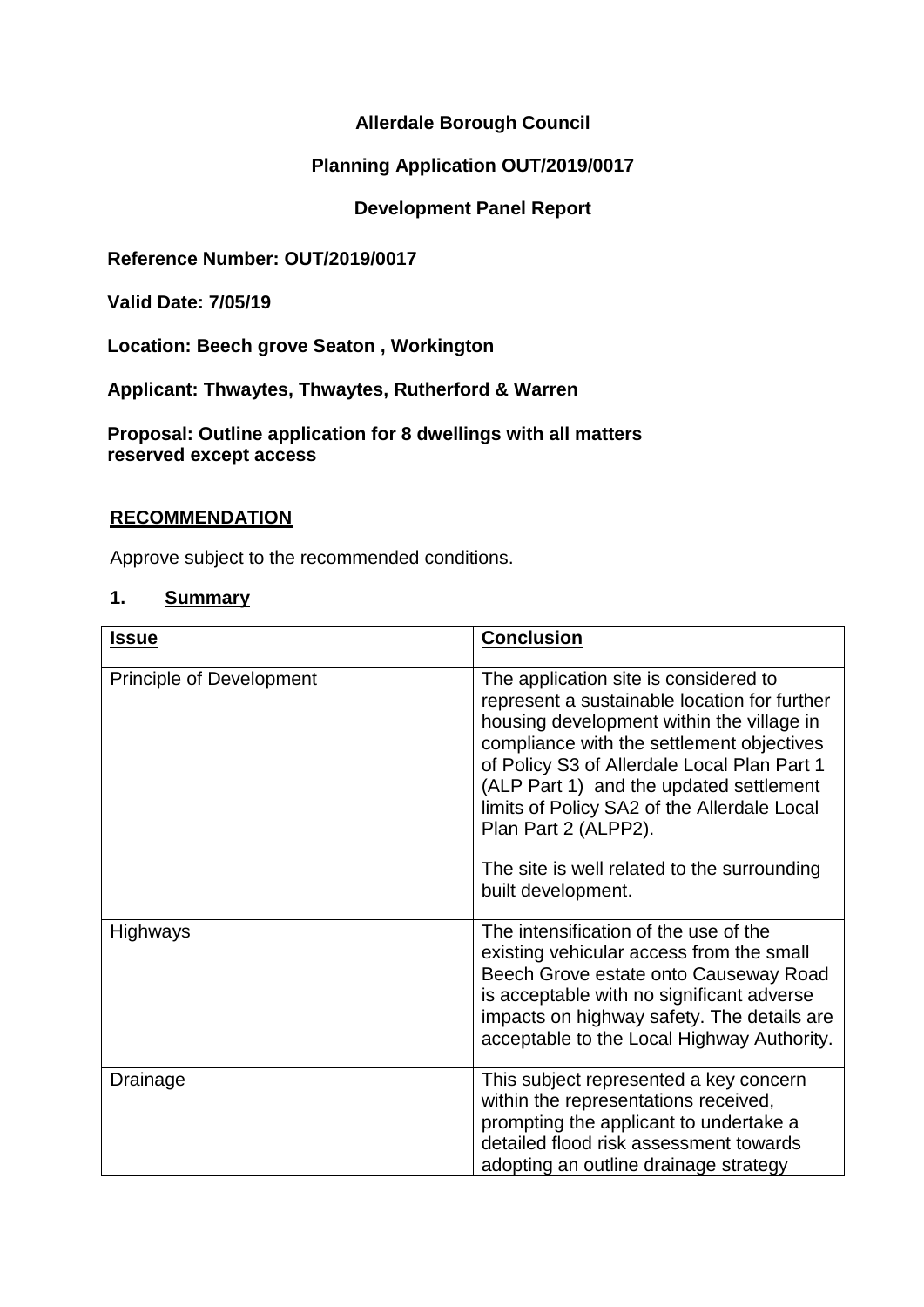|         | (including cumulative considerations with<br>the recently approved nearby major<br>housing development on the opposite side<br>of Causeway Road). The submitted details<br>are considered to be acceptable to the<br>Lead Local Flood Authority.                                                                               |
|---------|--------------------------------------------------------------------------------------------------------------------------------------------------------------------------------------------------------------------------------------------------------------------------------------------------------------------------------|
| Ecology | Policy S35 seeks to protect and safeguard<br>biodiversity. Assessments were<br>undertaken to establish the ecological<br>value of the site (including a reptile survey)<br>It was concluded the proposal would not<br>have a significant impact on ecology and<br>biodiversity gain can be achieved via<br>planning condition. |

## **2. Proposal**

- 2.1. The proposal seeks outline consent for the erection of up to 8 houses on an area of land on the south eastern perimeter of the village of Seaton.
- 2.2. The outline application seeks approval of the reserved matter detail of access, specifying a single vehicular access off the cul de sac of Beech Grove, which then links to Causeway Road.
- 2.3. The application is supported by: Ground Investigation Assessment, Ecology Report and Flood Risk/Drainage documents.
- 2.4. The Plans for consideration are:-

60790-01 Rev A Site location plan 24/12/21 Amended plan (60790:10 Rev D) received 9/12/21 Amendment 078467-CUR-00-XX-RP-Z-92001 Rev V01 drainage strategy part 1 Amendment 078467-CUR-00-XX-RP-Z-92001 Rev V01 drainage strategy part 2 Amended Ecological Assessment survey report 11/10/2021 Amended reptile survey report 11/10/21 E-mail dated 9/12/21 confirming reserved matter means of access within the application

#### **3.0 Site**

3.1. The site comprises of an area of open rough pasture land situated to the south western edge of the Beech Grove estate in Low Seaton. A vehicular access road traverses across the site.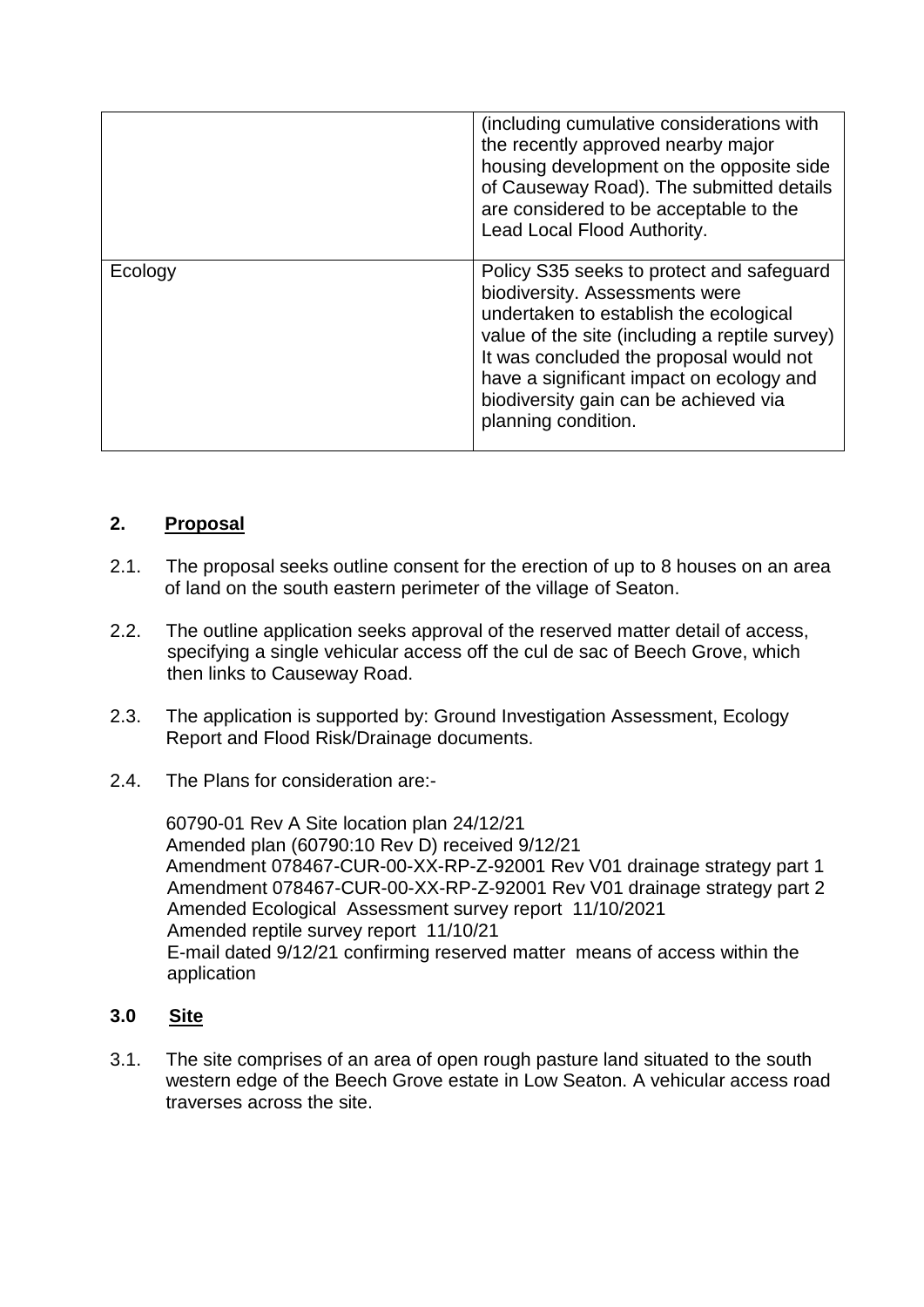- 3.2. An underground watercourse culvert (Gale Brook) also traverses through the north western section of the site. It opens up briefly at the western corner of the site, before returning underground within a further separate underground culvert.
- 3.3. The southern boundary is bordered by properties on Low Seaton, which is a lengthy cul-de-sac. The northern edge abuts the rear gardens of the residential properties on Kelsick Park and Milburn Croft housing estates. A large domestic curtilage belonging to a property in Low Seaton acts as the application sites south western boundary which is segregated by a large hedge.
- 3.4 The site is within close proximity to the centre of Seaton, with its associated services and facilities.

## 4. **Relevant Planning History**

- 4.1. Following concerns on the suitability of Low Seaton's cul-de-sac highway having the capacity to accommodate additional vehicular traffic, two separate applications (2/2004/0961) and (2/2004/1230), each for a pair of detached dwellings fronting onto Low Seaton highway, were approved and implemented with an alternative and separate new rear access via Beech Grove's estate entrance (which traverses across the current application site). Garaging was provided at the rear of these properties. This approved access corridor was revised and upgraded under application 2/2016/0296, and has recently been completed.
- 4.2. These dwellings were allowed on appeal, with the Inspector including a planning condition requiring the access highway to be built to adoptable standards.
- 4.3. The current proposal's access via Beech Grove estate's junction onto Causeway road is within proximity of a previously approved residential development (2/2017/0277) for 100 houses (in outline), on land to the rear of the British Legion (since demolished), on the opposite side of Causeway Road. However this outline consent was superseded by a revised outline application 2/2018/0493 for the same scale of development in the same locality, but served by an alternative vehicular access via Hill Farm. This outline consent remains extant.
- 4.4. In addition, an outline consent for a small neighbouring site on Camerton Road for 5 dwellings was granted under 2/2017/0278.
- 4.5. A further outline application for 4 dwellings under 2/2017/0279 on the southern side of Camerton Road was refused and dismissed at appeal on the grounds of landscape impact and extension of the village.

## **5. Representations**

#### 5.1. **Parish Council**

5.2. Object to the development due to the cumulative impact of approved and potential developments on overstretched infrastructure. The parish understands that land from the north feeds the direction of the land proposed to be developed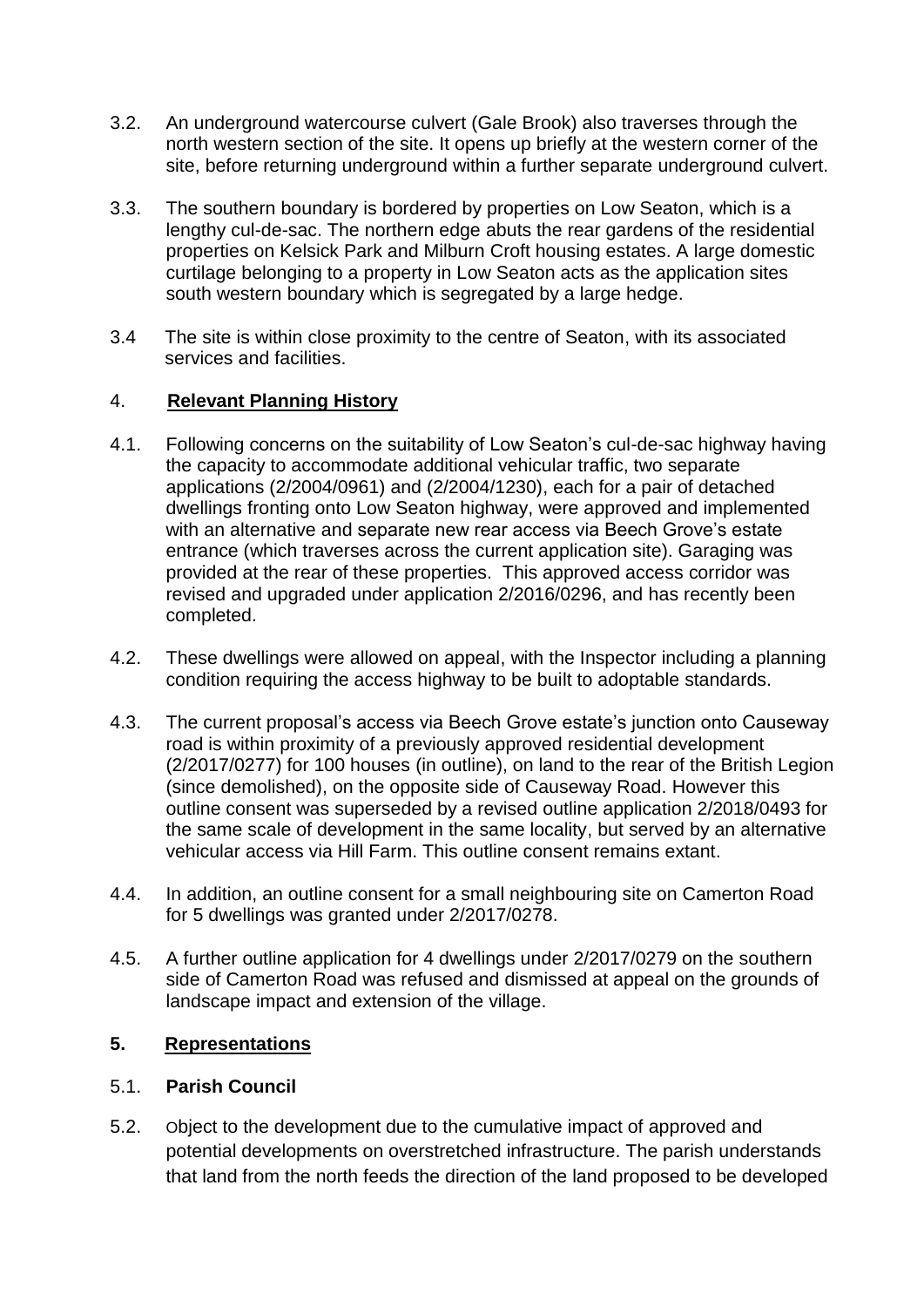and flooding occurs on the highway junction of the proposed development. It is understood the land itself acts to soak up this and surrounding drainage and the Parish Council is concerned the proposal will lead to flooding problems. Water drainage into the existing watercourse, which is already a concern for properties adjacent to the route of the watercourse, will increase, exacerbating flooding problems. The Parish Council is also concerned with the additional traffic at the current junction, especially given its propensity to flood. Question whether local residents had been re-consulted on the additional evidence. The Parish reiterated their original objections, following re-consultation on the drainage/ecology information.

# 5.3. **Local Highway Authority/Lead Local Flood Authority**

5.4. Consider the proposed shared road is acceptable in principle. Seek as part of the reserved matters the details between the adopted highway at Beech Grove and the new site access. No objections subject to conditions.

# 5.5. **Environmental Protection**

5.6. Seek updates to the applicants phase 1 report and seek a Construction Management Plan for the development.

# 5.7. **United Utilities**

5.8. No objection regarding foul water and surface water discharge from the site with standard drainage conditions.

# 5.9. **Environment Agency**

- 5.10. No objections. Advise Gale Brook is designated a Main river. A permit will be required for any works within 8m of this watercourse. Any future reserved matters application should account for future repair/maintenance of the watercourse – questioning the indicative layout for plots 3 and 4. They may object to any such future reserved matters application if this is not addressed. The rest of the culverted watercourse is an ordinary watercourse, which will similarly need to account for future maintenance by any riparian owners (e.g. plots 1-4 on the plan).
- 5.6. The application was advertised on site and in the press.

A total of 16 letters of objection were received. The grounds of objection are summarised as follows:

- Extensions of existing properties not shown on plans loss of privacy.
- Cumulative traffic generation/impact on roads and junctions (Church Road & Causeway Road) and drainage impact (including Gale Brook) with other large housing proposals in Seaton.
- Cumulative impact with the approved housing estate access junction at the British Legion.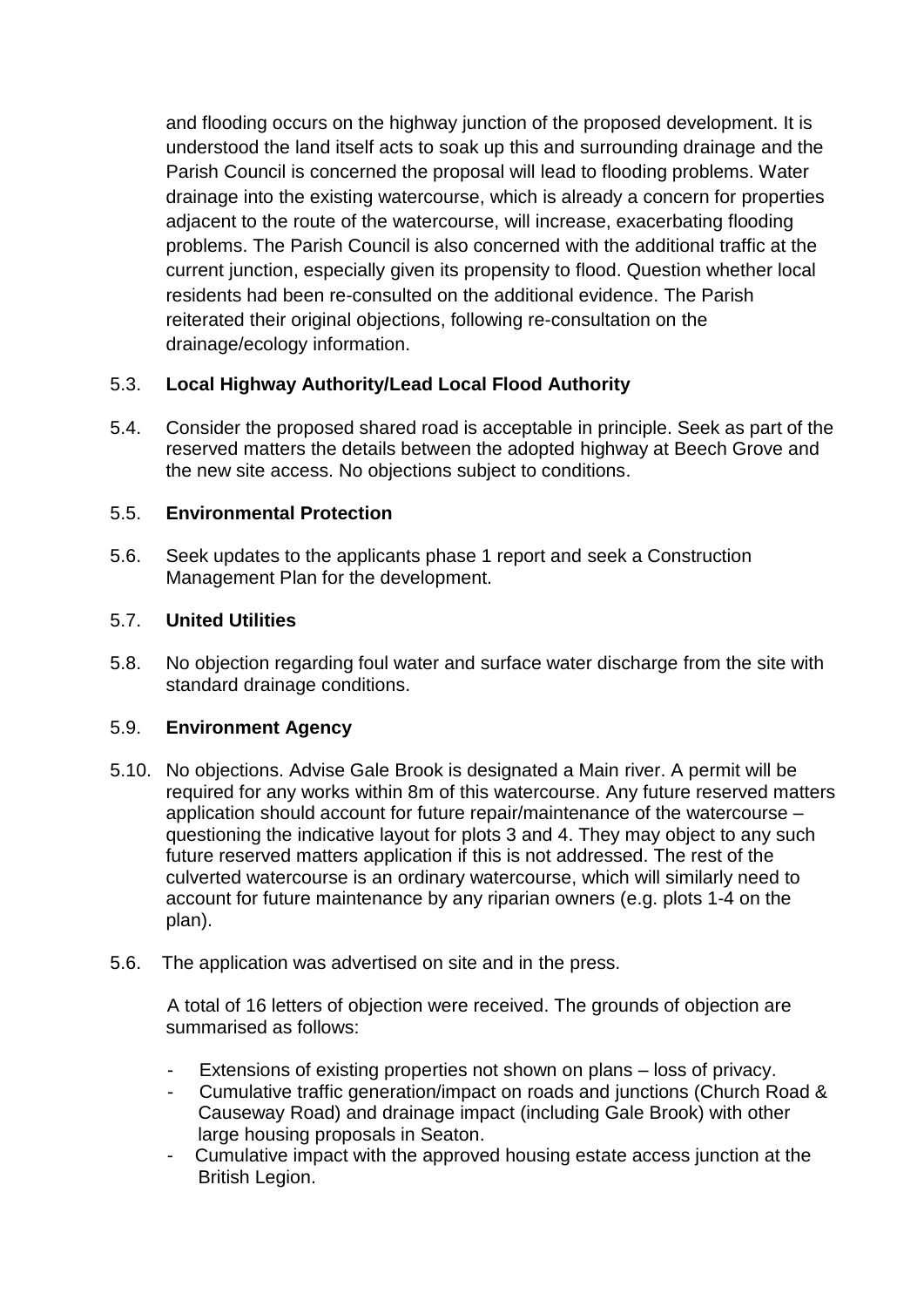- Question the access arrangements for the existing houses at Low Seaton
- Inadequate road, drainage and education infrastructure.
- The proposal is contrary to Paragraph 109 of the NPPF.
- Impact on residents downstream on Gale Brook- Milburn Croft, Westcroft and Derwent bank, plus Barepot. Need for its remediation along its full length
- For clarity Beech Grove comprises of 9 dwellings which use its entrance.
- Need for a robust drainage strategy.
- Albeit the nearby approved housing estate outline consent 2/2018/0493 revised and revoked the earlier outline consent 2/2017/0277 it does not prevent any further future resubmission for the outstanding sections of the site. Therefore this consent needs to be considered.
- Question whether the culvert traversing across the site is fit for purpose. Need of CCTV assessment.
- Proposal is contrary to policy S29 of ALPP1.
- Lack of details on the type of dwellings on the site.
- The site is not large enough for 8 dwellings.
- Lack of details on the distance from existing dwellings.
- Local knowledge highlights part of the site floods at the lower end in bad weather.
- The size of the access is inadequate for the scale of the development.
- The boundary hedgerow should be retained.
- The site is overgrown and has attracted vermin.
- Loss of light to the bungalows on Beech Grove (seek a restriction for the proposal to be bungalows).
- Structural concerns on future construction works.
- Over-development of the area.
- Disruption will result in loss of health.
- The development and its associated construction disturbance, impact on traffic /flood risk and services is under Allerdale's tagline no longer a "great place to live".
- Better alternative sites for housing exist elsewhere.
- Loss of open green space.
- Too much housing in Low Seaton to the detriment of its rural appeal/village.
- Proposal is contrary to Allerdale local plan's strategic objectives SO1c (inappropriate existing facilities), SO1d (lack of details on access), SO2b (the proposals is not the renewal/repair of empty properties) SO2c and SO2d plus Policy S8 – (no affordable units), SO2e. S7 and S10 (no housing provision for the elderly), SO4a ,SO4b and S22 (re transport objectives re existing journey times and transport infrastructure, inadequate road junctions and the site is served by a solitary access, S32 ( individual and accumulative construction disturbance with the other nearby housing approvals ), S22 residential amenity of existing houses will be disturbed by traffic, So5e and S29 flood risk and surface water drainage with reference to flooding on and outside the site with Gale brook having finite lifespan of 15-25 years due to its current condition (photo's provided of flooding) which applicable to the entire length of the watercourse with reference to flood maps.-seek a flood risk assessment. Question the details of the 2019 ecology survey-nearby presence of slow worms.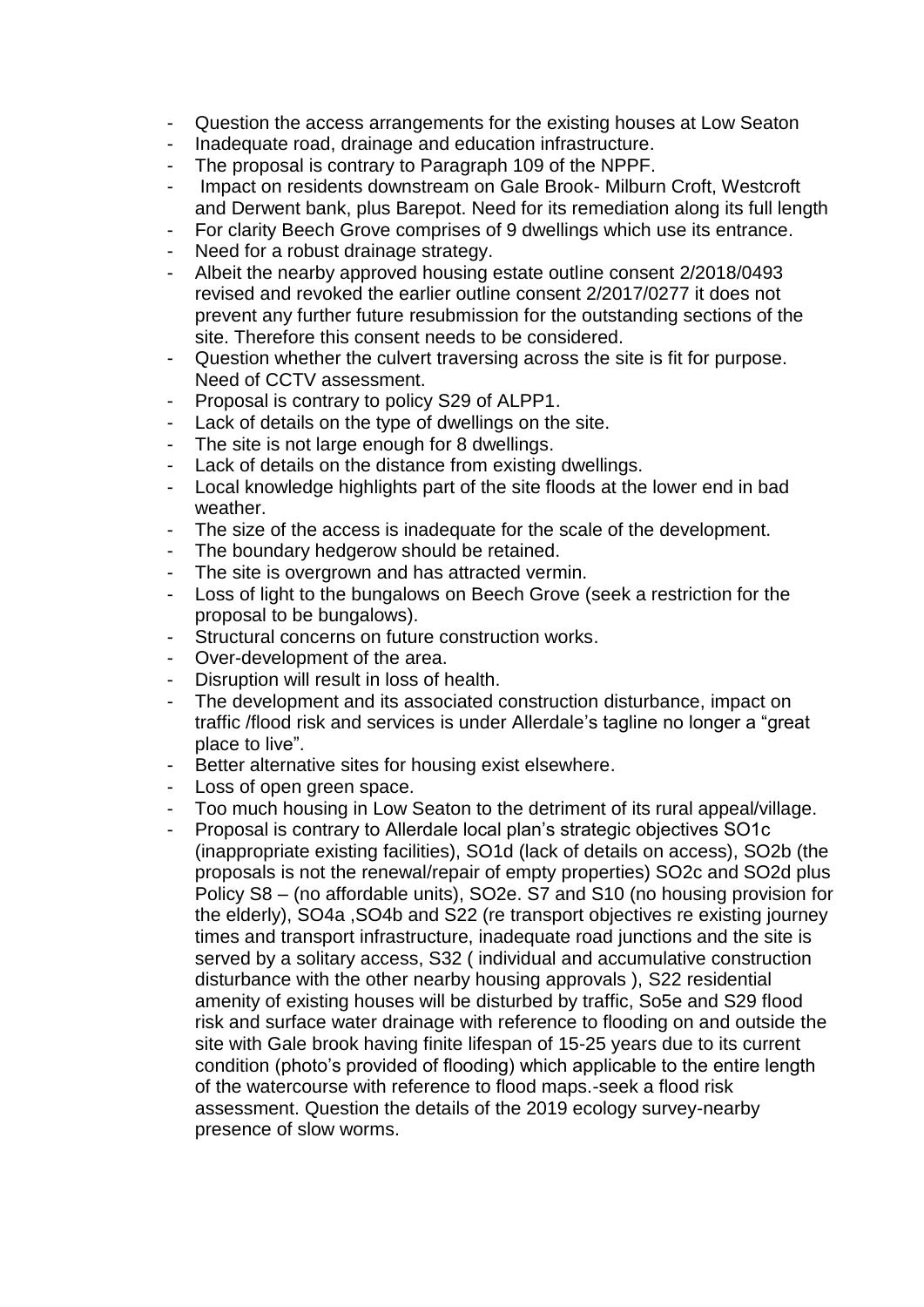5.11. An objection letter was also received from the Workington Flood Action Group. They refer to the Environment Agency's maps with Plots 1-4 being within risk areas. They challenge the findings of the applicant's initial drainage report as to the site's permeability, the contentious details of utilising Gale Brook and the site is in an area at flood risk. The proposal is therefore contrary to Policy S29 of ALPP1. Reference is made to an assessment of the culverts in Barepot which if unattended may be blocked in year 2025 and the Low Seaton culverts may be in a similar state. They contest Gale Brook is hydraulically overloaded with concern that the culverts may collapse. Reference is also made to the other approved housing development which will increase the flow and velocity of water to this site. The Group refer to the loss of the approved turning area for the existing four houses at Low Seaton under the garden of plot 8 and emphasise the site is not within the ALPP2. Consequently, a full Flood Risk Assessment is requested with the need to consult both the Environment Agency and the County Council. The objection will be withdrawn if the applicant agrees to remediate Gale Brook in Low Seaton and fund its realignment in Barepot.

## **6. Environmental Impact Assessment**

- 6.1. The Town and Country Planning (Environmental Impact Assessment) Regulations 2017
- 6.2. The development does not within Schedule 1 nor 2 and, as such, is not EIA development.

# **7. Duties**

7.1. The proposal does not affect the setting of any listed buildings or conservation areas. It would not significantly impact on any Natura 2000 designation (noting the watercourse does constitute a tributary to the River Derwent's SAC).

## **8. Development Plan Policies**

## 8.1. **Allerdale Local Plan (Part 1)**

- Policy S1 Presumption in favour of sustainable development
- Policy S2 Sustainable development principles
- Policy S3 Spatial Strategy and Growth
- Policy S4 Design principles
- Policy S5 Development Principles
- Policy S7 A mixed and balanced housing market
- Policy S22 Transport principles
- Policy S29 Flood Risk and Surface Water Drainage
- Policy S30 Reuse of Land
- Policy S32 Safeguarding amenity
- Policy S33 Landscape
- Policy S35 Protecting and enhancing biodiversity and geodiversity
- Policy DM14 Standards of Good Design
- Policy DM17 –Trees, hedgerows and woodland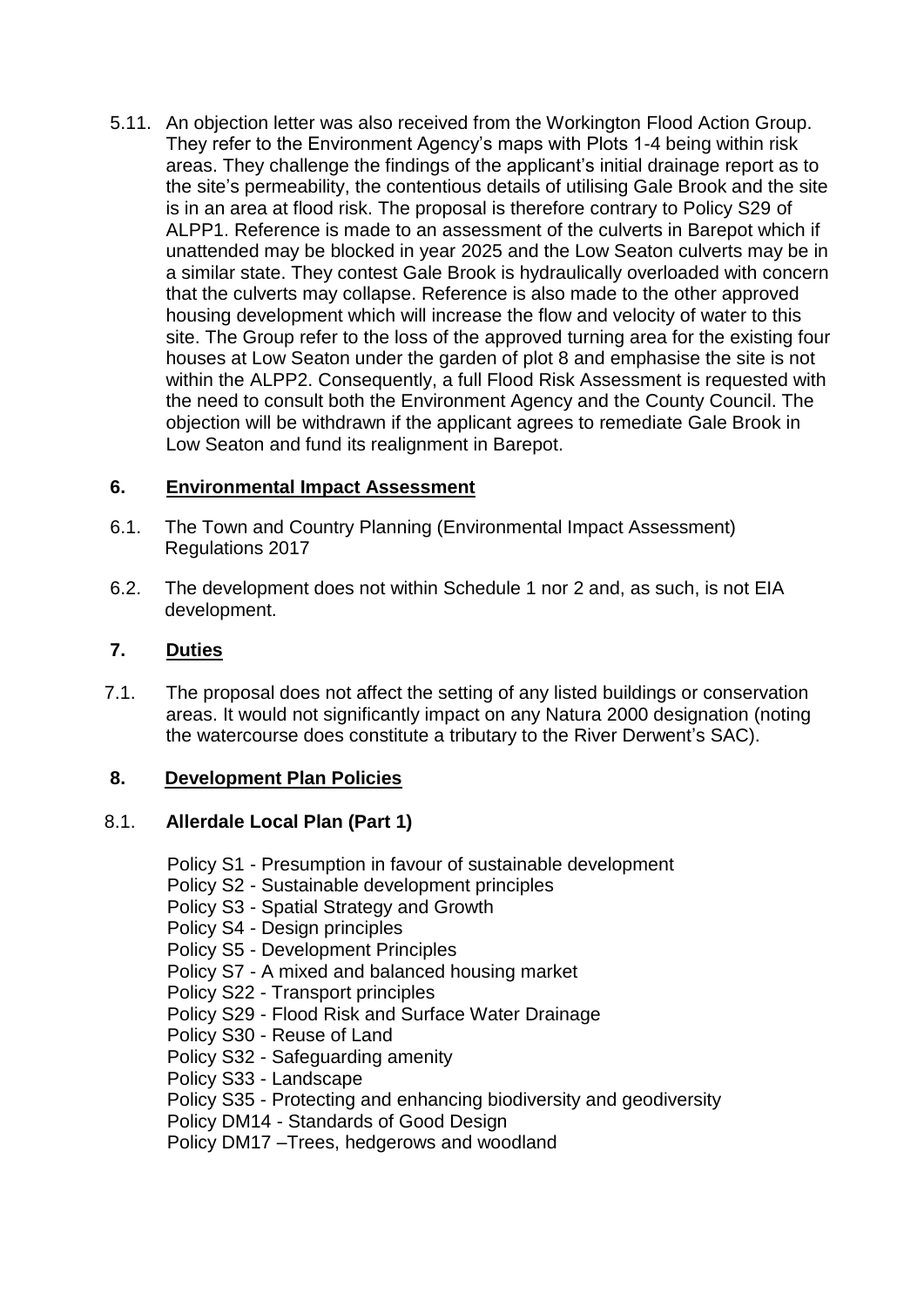### 8.2. **Allerdale Local Plan (Part 2)**

 Policy SA2 – Settlement limits Policy SA33 – Broadband Policy SA52 – Green Infrastructure

The northern strip of the site is designated as a green infrastructure.

### **9. Other material considerations**

 **National Planning Policy Framework (NPPF) (2019)**

### **Allerdale Borough Council Plan 2020-2030**

### **10. Policy weighting**

10.1. Section 38(6) of the Planning and Compulsory Purchase Act 2004 requires that, if regard is to be had to the development plan for the purpose of any determination to be made under the Planning Acts, the determination must be made in accordance with the plan unless material considerations indicate otherwise. This means that the Allerdale Local Plan (Part 1) 2014 and the Allerdale Borough Local Plan (Part 2) 2020 policies have primacy.

### **11. Assessment:**

#### **Principle of development**

- 11.1. Policy S5 of the Allerdale Local Plan (Part 1) states that new residential development will be concentrated within the physical limits of Principal, Key and Local Service Centres. Seaton's settlement is included as part of Workington for the purpose of the settlement hierarchy and housing allocation and growth.
- 11.2. Workington (including Seaton) is the Principal Service Centre and the focus for 35% of the housing growth required across the Plan area, where additional, development sites can be supported to sustain housing growth. The Local Plan requires the delivery of at least 5,471 dwellings during the plan period, therefore requiring 1979 dwellings over the plan period (up to 2029) for Workington (including Seaton). The proposed 8 dwellings would make a modest contribution to delivering the identified housing need.
- 11.3. The proposed development site lies within the revised settlement limit for Workington (including Seaton) under policy SA2 of the Allerdale Local plan (Part 2).
- 11.4. The sites of the approved housing developments ref. 2/2017/0277 and 2/2018/0493 have also been incorporated into the revised limits for Seaton under the Allerdale Local Plan (Part 2), thus enabling for the future growth of the village as part of Workington's housing supply.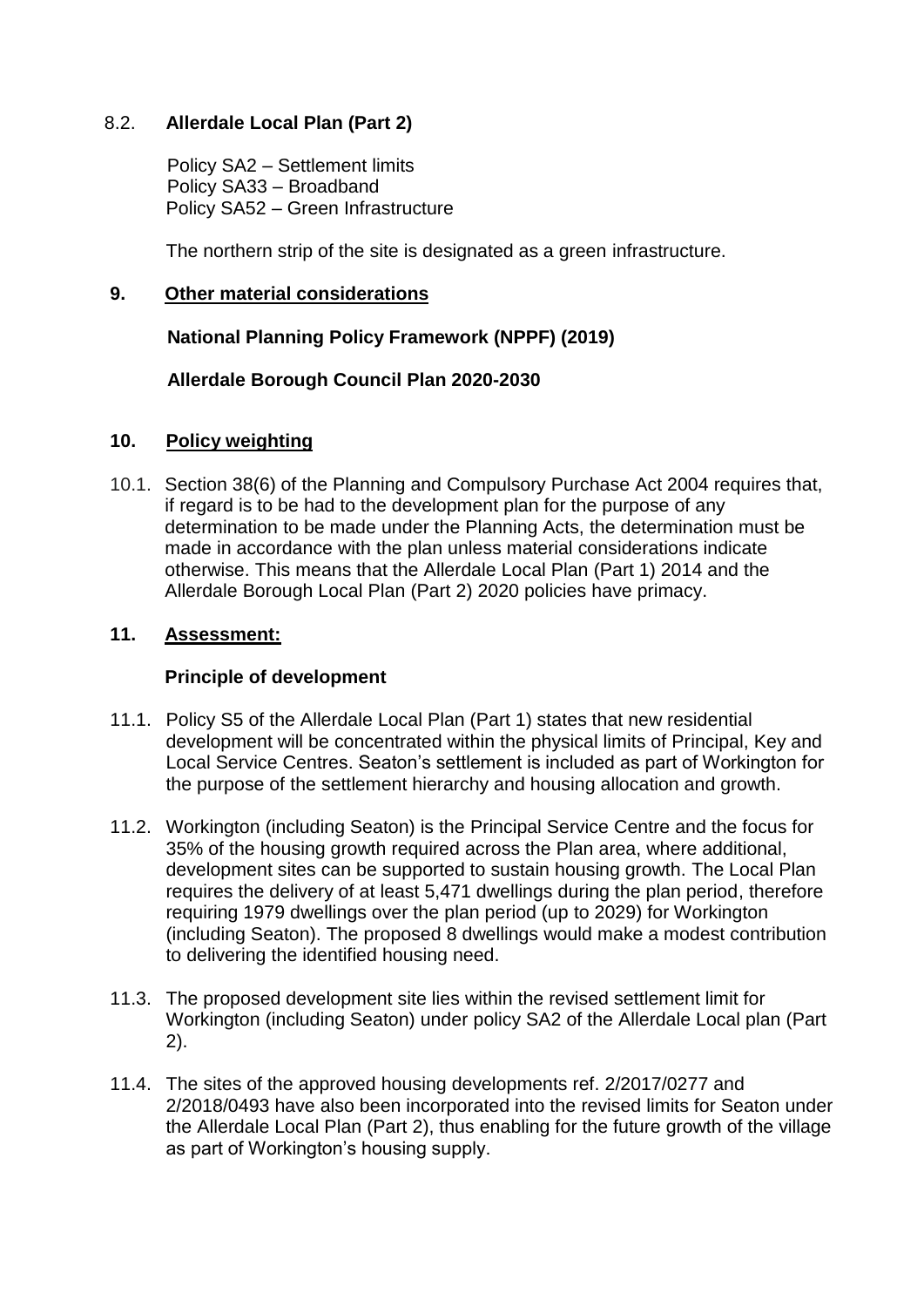- 11.5. Local representations emphasise concerns with the scale of housing development in Seaton, and Officers acknowledge that the village benefits from three major housing commitments namely;
	- Causeway Road, Seaton (2/2017/0277 and 2/2018/0493) outline approval up to 100 units
	- Land east of Whitestiles, Seaton, 69 dwellings approved 2/2016/0657
	- Lowca Lane 2/2017/0510 outline for 41 self-build plots
- 11.6. However, this smaller scheme, should be assessed on its individual planning merits. The Local Plan does not preclude the consideration of windfall sites, where these are within the settlement limits.
- 11.7. The scale of the proposal is small and both individually and cumulatively, it is considered to be acceptable to maintain a sustained growth within the Principal Service Centre of Workington. It is consistent with the aims of the spatial strategy set out in the Allerdale Local Plan (Part 1). Its inclusion within the settlement limits, reinforces that the site is sustainable and well related to the existing settlement pattern of development within the village.
- 11.8. As such, the principle of housing is considered to be acceptable at this location. The site is not considered to make a significant contribution to the character of the settlement in its un-developed state and the scale of development proposed is proportionate to the size of the village, as a sustainable location for future housing development.
- 11.9. The principle of the proposal is therefore considered to be in accordance with Policies S2, S3 and S5 of the Allerdale Local Plan (Part 1) and Policy SA2 of the Allerdale local plan (Part 2).

#### **Layout/ Scale of development**

- 11.10. The current outline excludes all reserved matters except access with a single vehicular access from Causeway Road via Beech Grove. The application includes an indicative layout providing for 8 dwellings. As the provision of 8 dwellings is included in the description, it is appropriate to assess whether this is a suitable scale of development, even though matters of layout and scale are reserved. The indicative layout demonstrates that eight dwellings can be accommodated, and it accords well with the immediate character of the village.
- 11.11. The site itself is well related to the existing settlement with built development on three boundaries of the site. The proposal would infill an existing green wedge corridor within the settlement pattern. Whilst the Gale Brook watercourse and its associated culverts do sterilise a corridor of land through the site (thus ensuring its future maintenance) officers consider ample land remains to accommodate the scale of the development proposed. The applications amended plan omits the culvert corridor from the application site.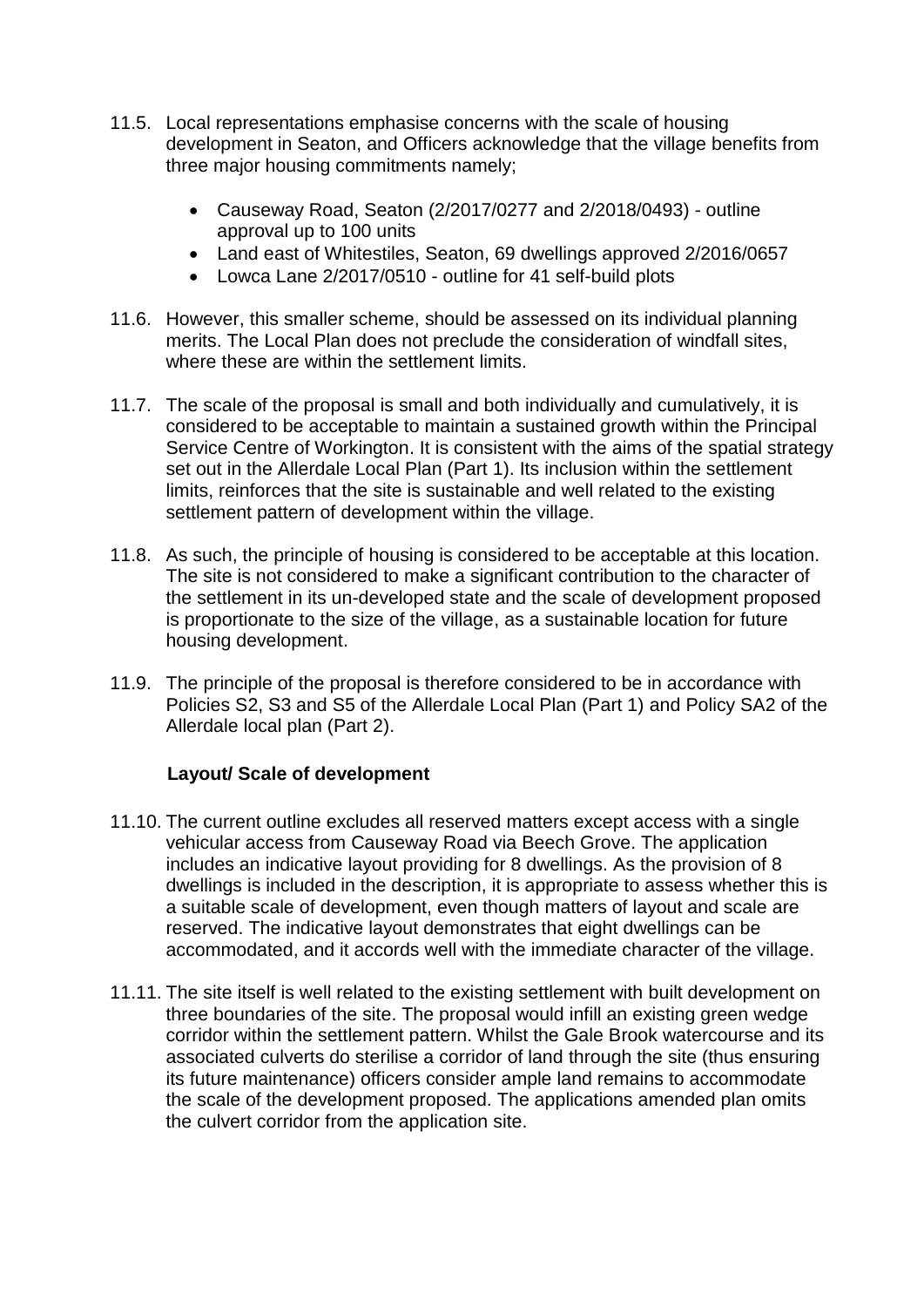11.12. The site concerned is bordered by two storey dwellings on Kelsick Park and Low Seaton and bungalows on the neighbouring boundary of Beech Grove. Given this existing mixture it is considered not essential to restrict by condition the scale of the house types for this development.

### **Landscape and Visual Impact**

- 11.13. Given the constrained nature of the site, there are not considered to be any wider landscape and visual impacts of the proposal, having regard to policies S35 and S32. Policy DM17 seeks to, where possible protect trees which contribute positively to the character of the area.
- 11.14. The only feature of landscape value is a hedgerow on the western perimeter which is sought to be retained as part of the estates future landscaping. Conditions are also applied to secure the long term maintenance of the undeveloped landscape corridor along the culverted section of Gale Brook. Through consideration of the detailed plans at the reserved matters stage, Gale Brook and its designation as Green corridor can be appropriately considered under policy SA52. A condition reinforces no development within the corridor of the river.

### **Design and residential amenity**

11.15. Policy S32 of the Allerdale local plan (Part 1) seeks to safeguard amenity. These matters will need to be fully considered at the reserved matters stage, when details of layout, scale and appearance are fully considered. The planning considerations concerning any possible loss of light, privacy and amenity to neighbouring residential dwellings can be evaluated as part of this future submission. The onus will be within any future reserved matter application to demonstrate a housing scheme which is sympathetic to the site and surroundings and provides a high standard of housing for future occupiers and safeguards the amenity for existing properties which border the site.

#### **Highway considerations**

- 11.16. Policy S22 of the Allerdale Local Plan (Part 1) outlines the transport considerations for development schemes. The applicant has confirmed that the proposed reserved matter of means of access via Beech grove is part of the application. The highway considerations represent a key concern within the submitted representations, which was similarly a major issue on the larger housing scheme, now approved.
- 11.17. Paragraph 111 of the NPPF states "Development should only be prevented or refused on highways grounds if there would be an unacceptable impact on highway safety, or the residual cumulative impacts on the road network would be severe."
- 11.18. The previously approved housing development (up to 100 dwellings) on the opposite side of Causeway Road (which included the means of access) incorporated a new vehicular access via the partial demolition of the Royal British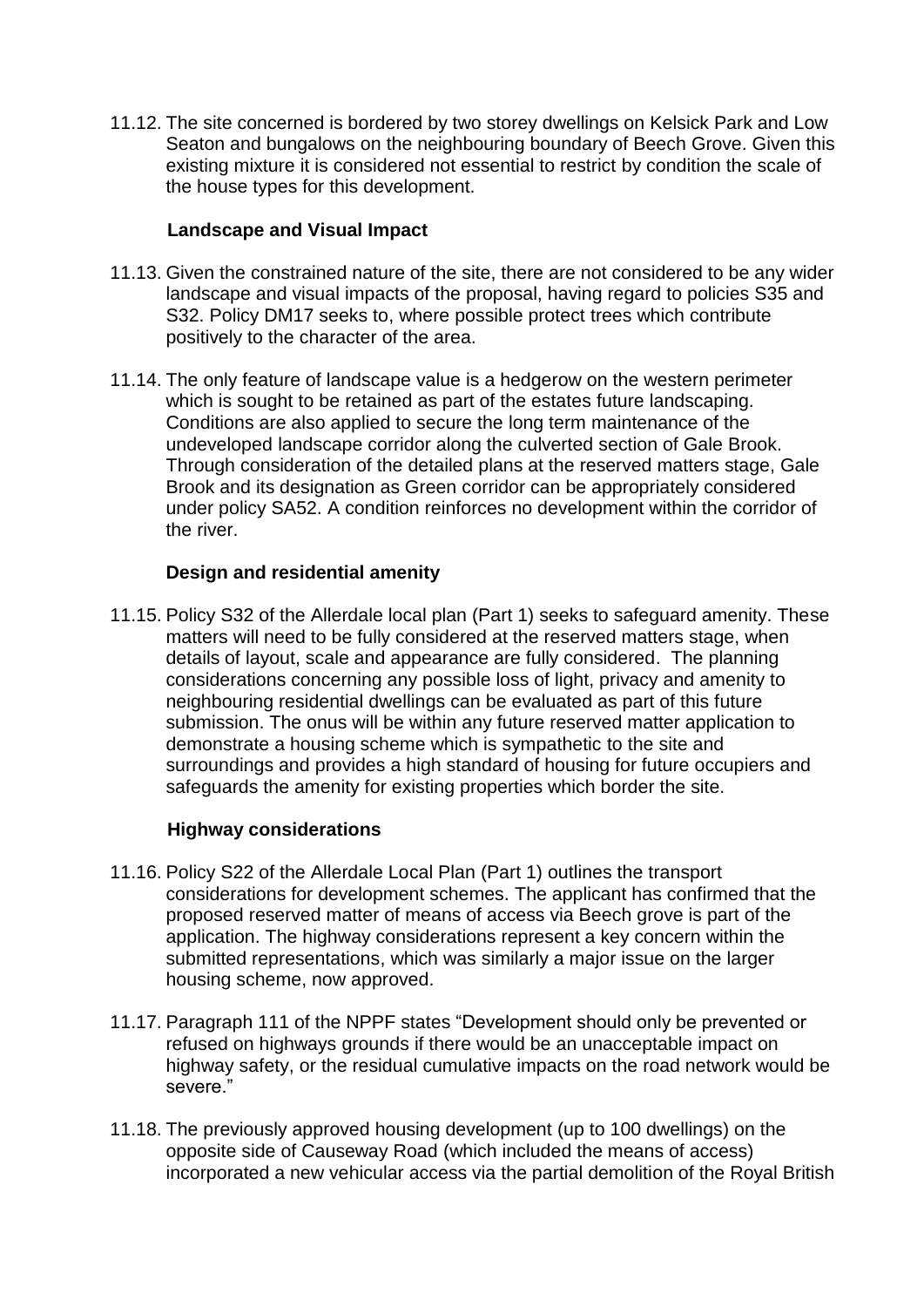Legion Club (RBL), with a secondary access for pedestrian use and emergency vehicles an existing agricultural access onto Camerton Road. However this consent was superseded by the outline consent 2/2021/0493, which remains extant, and gained an alternative access via Hill Farm onto Causeway Road. Given the location of this access closer to the centre of village and its services and transport infrastructure, it is considered that this access, unlike its predecessor, will substantially lessen any combined traffic movements with the current proposal, within this part of the village.

- 11.19. The existing driveway across the site is built to an adoptable standard. The indicative layout amends the former approved rear access driveway details for the existing four approved dwellinghouses off Low Seaton.
- 11.20. Officers attribute significant weight to the advice of the Local Highway Authority, who raise no objection to the proposal on highway safety grounds.
- 11.21. The details are therefore considered satisfactory in terms of demonstrating acceptable access arrangements for the site.

#### **Drainage**

- 11.22. Policy S29 of the Allerdale Local Plan (Part 1) specifies the criteria for consideration of flood risk and surface water drainage.
- 11.23. This subject was a primary source of concern on the earlier approved housing scheme for 100 dwellings (ref.2/2017/0277 and subsequently 2/2018/0493), both of which adopted a surface water drainage strategy utilising the existing upstream culverted section of Gale Brook water course, which traverses beneath Causeway Road and then predominantly underground through the application site itself, prior to being briefly exposed in a short open culvert section in the western corner of the site, before diverting back underground in a separate culvert on the perimeter of the site.
- 11.24. This watercourse falls both under the remit of the Environment Agency and the County's Lead Local Flood Authority (LLFA). This drainage corridor route, which acted as the attenuated means of the surface water drainage for the former consents, proved to be contentious, with reference to localised flooding events along its corridor. The larger housing development was only granted consent upon the applicant providing a detailed surface water drainage strategy to demonstrate that the scale of run off reflected current guidance re: greenfield run off rates with an allowance for climate change (which was the subject of a detailed peer analysis commissioned by the LLFA). Thus, there was no demonstrable increase in flood risk. Furthermore, it also prompted the clearance of blockages within the upper underground culverted sections of the watercourse.
- 11.25. Similar concerns on surface water drainage and flood risk are being raised in this current application. This is further complicated by the fact that part of the application site is recognised as an area known for localised flooding events (including high risk -1 in 30 years). This is confined to the approximate route of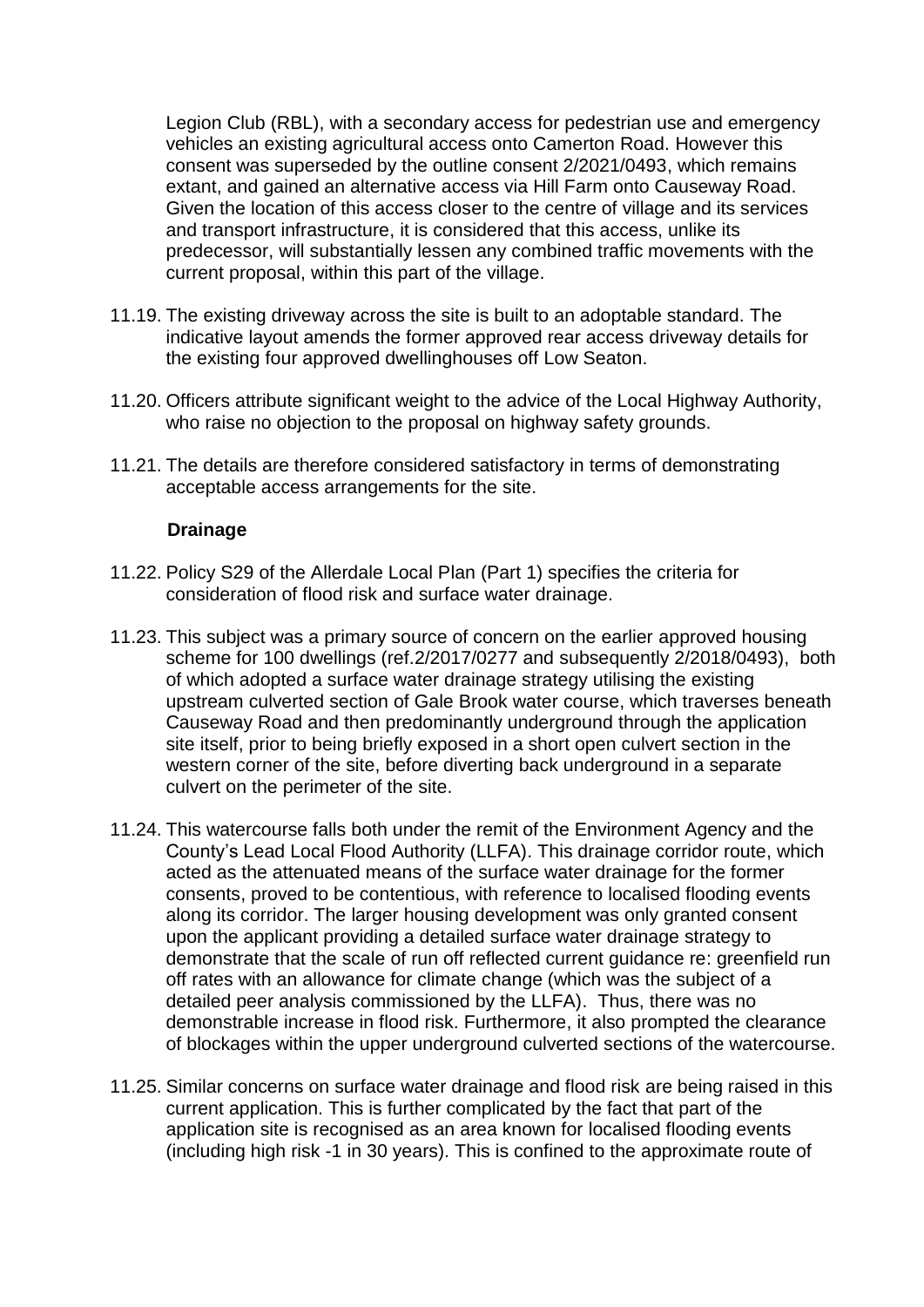the culvert, with the high risk elements concentrated at both the open section and the access entrance to the Beech Grove estate onto Causeway Road.

- 11.26. As a consequence, Officers, especially in accounting for cumulative impacts with the nearby approved housing development, requested a bespoke, site specific flood risk assessment towards formulating the surface water drainage strategy for the site, with the focus concentrating on the Gale Brook corridor. The assessment considered the flood risk from fluvial/tidal flooding to the site, reservoir flooding (none), groundwater flooding (very low), surface water flooding from the site (low, but surface water flooding to the site, low - high. The latter aspect relates to ponding to a low lying area (approx. 30cm deep) over a limited area and therefore has limited storage volume. The removal of these depressions was considered to have no "discernible impact" on flood risk elsewhere, with much of the site area being developed with managed run off by a formal drainage system.
- 11.27. The report does however recommends some mitigation conditions including; finished floor levels, a landscaped corridor along the route of the culvert and the use of filter drains to the landscaped areas.
- 11.28. The subsequently provided outline surface water drainage strategy accounts for infiltration tests, the availability of the watercourse itself on the site, green field run off rate calculations (for a 1 in 100 year event plus 40% allowance for climate change, 10% allowance for urban creep), allowance for undeveloped areas, adoption of permeable paving etc, future maintenance of the culvert, identification of exceedance routes, levels of land around buildings and SUD's maintenance plan.
- 11.29. The strategy confirms that consideration has also been given to the cumulative impacts with the larger approved housing development and its restricted discharge rates. The proposal will adopt the same principles as the larger scheme, reducing the flood risk downstream for up to a 100 year event plus an allowance for climate change, concluding the cumulative impacts will not increase flood risk elsewhere.
- 11.30. The submitted information has been evaluated by the LLFA, who accept its findings. Based on this advice, Officers are satisfied that the development will not significantly increase flood risk in the locality individually or cumulatively, complying with the objectives of policy S29 of the Allerdale Local Plan (Part 1).

## **Ecology**

11.31. Policy S35 of ALPP 1 seeks to protect and enhance biodiversity. The initial ecology survey was undertaken in 2019. It acknowledged that Gale Brook acts as an important tributary to the river Derwent and its associated SAC designation, thus a construction environmental management plan is recommended including the following measures: silt traps, fencing off the watercourse (5m), adoption of an emergency plan for pollution events, storage of materials in bunded areas, testing of imported soil to the site and planting solely native tree/vegetation species.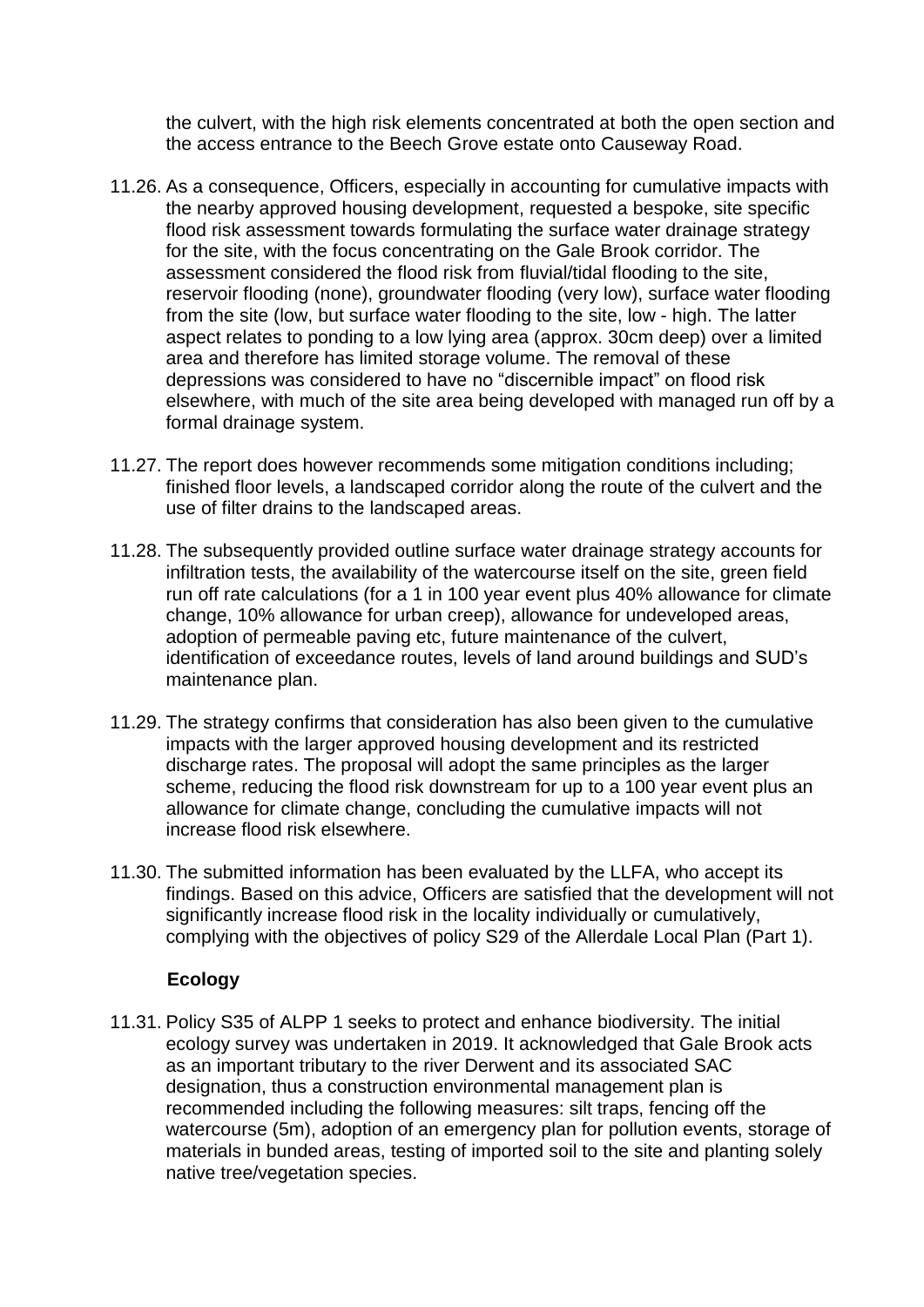- 11.32. The site itself was considered of low ecological value, especially given its small size, lack of trees and high levels of disturbance. Mitigation measures were recommended to address habitat mitigation and compensation.
- 11.33. The survey acknowledged the presence of nesting birds which would require mitigation. Similarly a range of mitigation measures were recommended to address any possible amphibians on site, but the existence of Great Crested Newts was considered unlikely. A reptile survey was however recommended in the correct recording season. Bats were considered to be unlikely to roost at the site. Additional measures were recommended (covering of excavations) to minimise any harm to badgers who may occasionally visit the site.
- 11.34. It was concluded from the survey that the works are unlikely to impact on other protected species: otter, while clawed crayfish, water vole, dormice, red squirrel or botanical or invertebrate species of note. Any other NERC species e.g. hedgehog can be mitigated against.
- 11.35. The applicant undertook an updated ecological survey 2021, as the resulting delay associated with addressing the various drainage concerns caused the original report to be out of date, plus the original assessment was undertaken in winter months. It concluded the following:
	- Bird species common bird species on site, need for precautionary measures to avoid nesting season and seek seed producing landscaping details to improve foraging opportunities.
	- Bats No significant change since the original survey in 2019 with only foraging/commuting bats, with negligible potential for roosting bats due to the lack of structures and trees.
	- Reptiles the nature of the site has the potential as basking habitat for reptiles, prompting a specific reptile survey for the site.
	- A bespoke reptile presence/absence survey was undertaken in 2021, comprising of 7 visits. Whilst existing survey records suggest 3 sightings of slow worms in the locality (the nearest being 200m to the north-2011), there are no records from the site itself, and despite its moderate potential, none were found during the survey. (The presence of domestic cats is likely to diminish the likelihood of their presence). It was therefore concluded that the proposal is unlikely to have a significant impact on the population of reptiles, with no need for additional surveys.
	- Invertebrates –given the existing cover supporting bees/butterflies, it is recommended meadow and ruderal species be included in the proposed development.
	- Other considerations e.g. otters, badgers, otter, red squirrel, and great crested newt, refer to original survey findings with no evidence of activity during the survey.
- 11.36. The overall conclusion is that there is no significant change since 2019 resulting in the mitigation measures of the original report remaining valid and sufficient to address the requirements of policy S35.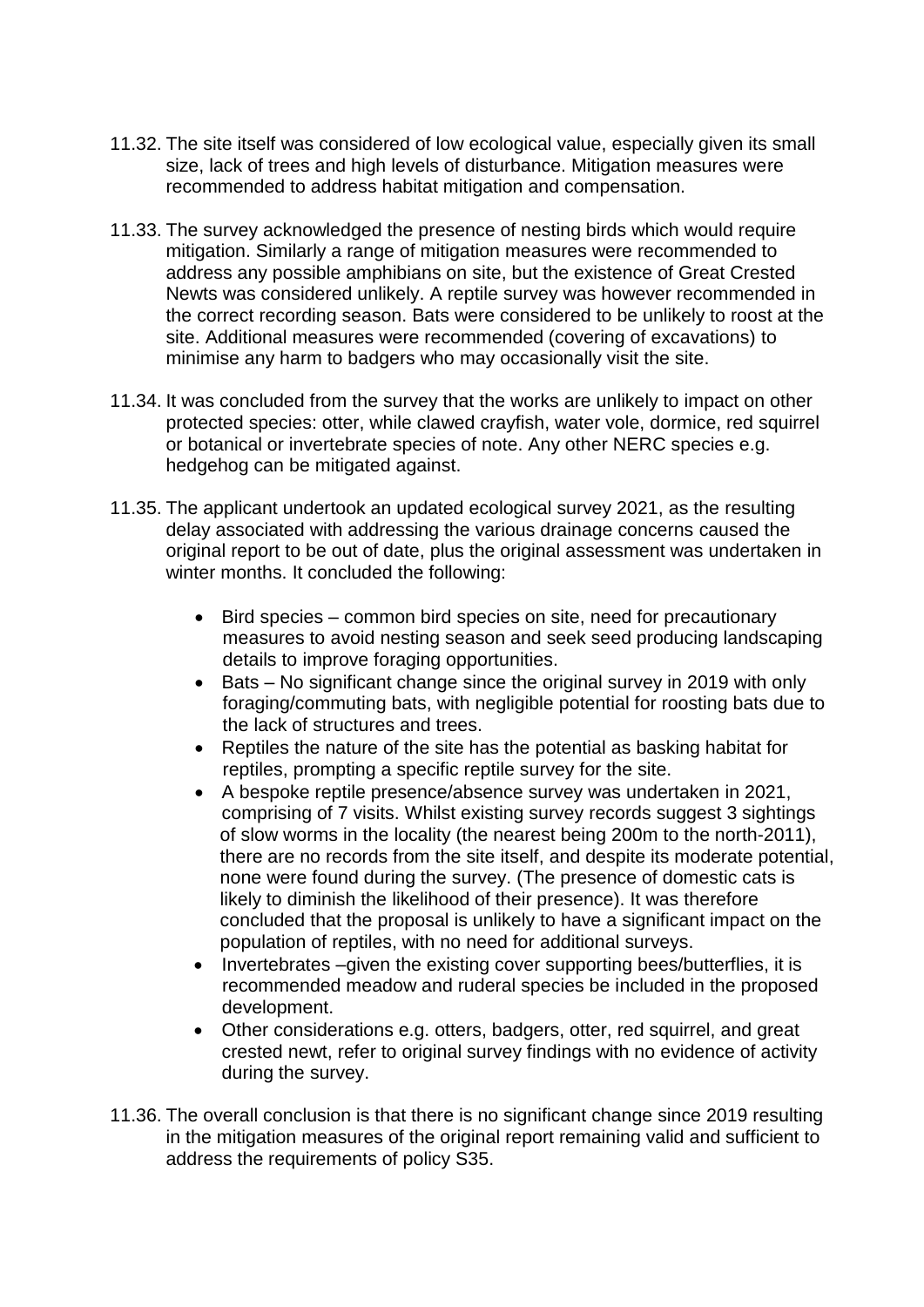## **Contaminated Land**

11.37. The application was supported by a ground investigation report. Environmental Health have required these be updated and recommend standard conditions safeguarding remediation and verification.

## **Affordable Housing**

11.38. The scale of housing development proposed at eight dwellings and the reduction of the size of the site to exclude the culvert corridor, as a minor development, does not trigger the requirement for the provision of affordable housing under the criteria of the updated NPPF.

## **Local Financial Considerations**

11.39. Having regard to S70 (2) of the Town and Country Planning Act. There are matters regarding the New Homes Bonus Scheme and Council Tax Revenue for the Council. This has carried no weight in the determination.

## **12. Conclusion**

- 12.1. Each application is judged on its individual merits. The principle of the development is acceptable as a sustainable location within the village which is well related to its surroundings.
- 12.2. The application site itself has few constraints, but officers acknowledge the existence of the existing culvert traversing through the site and recognise the flood history of the immediate locality, which had prompted local representations, especially in the context of cumulative concerns with the approved housing development for 100 dwellings. This larger development utilises surface water drainage via the existing watercourse of Gale Brook also. Having secured a flood risk assessment/drainage strategy, which takes into account cumulative impacts, the findings have been accepted by the LLFA. Therefore, subject to securing the mitigation measures recommended, with the amended plans omitting the culvert corridor from the application site, it is considered that this issue has been satisfactorily investigated and resolved. Any cumulative highway concerns have diminished as a result of the larger housing scheme being accessed via Hill Farm.
- 12.3. Officers consider there are no other major constraints impacting on the development of the site. The principle of housing development at this location is acceptable and the proposal is recommended favourably, in compliance with the adopted policies of the Allerdale Local Plan Parts 1 and 2.

## **Recommendation**

That subject to the receipt of amended details omitting the culvert corridor and confirming the inclusion of the reserved matter of means of access as part of the current submission that outline planning permission be approved, subject to the recommended conditions.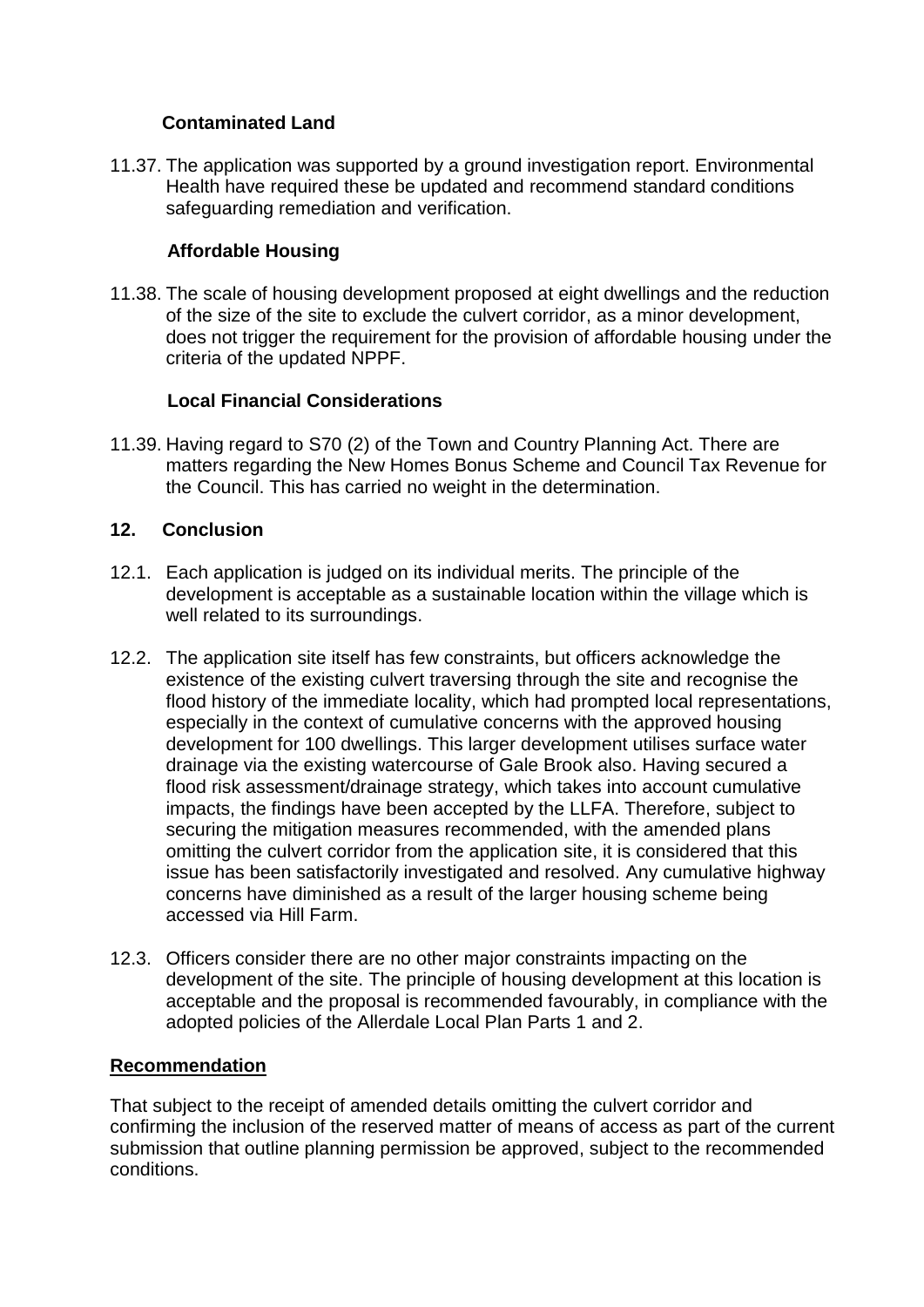## **Annex 1**

### **Conditions/Reasons**

- **1. Prior to the commencement of works, details of the layout, scale and appearance, and landscaping (hereinafter called 'reserved matters') shall be submitted to and approved by the Local Planning Authority.** Reason: The application has been submitted as an outline application, in accordance with the provisions of the details of the town and country Planning (General Development Procedure) Order 1995.
- **2. Insofar as this decision grants outline permission for residential development of up to 8 dwellings, the development hereby permitted shall be carried out in accordance with the following plans:**

 **60790-01 REV A Site location plan 24/12/21 Amended plan (60790:10 Rev D) received 9/12/21 Amendment 078467-CUR-00-XX-RP-Z-92001 Rev V01 drainage strategy part 1 Amendment 078467-CUR-00-XX-RP-Z-92001 Rev V01 drainage strategy part 2 Amended Ecological Assessment survey report 11/10/2021 Amended reptile survey report 11/10/21**

 **E-mail dated 9/12/21 confirming reserved matter means of access within the application**

Reason: To ensure a satifctory housing density for the development.

**3. Insofar as this decision grants outline permission for residential development of up to 8 dwellings, the submission of all reserved matters applications shall be made no later than the expiration of 3 years beginning with the date of this permission and the development shall begin no later than whichever is the later of the following dates:**

 **(a) The expiration of 3 years from the date of the grant of this permission, or (b) The expiration of 2 years from the final approval of the reserved matters or, in the case of approval on different dates, the final approval of the last such matter to be approved.**

 Reason: In order to comply with Section 51 of the Planning and Compulsory Purchase Act 2004.

**4. Excluding drainage works, no development shall be undertaken within a three metre easement to each side of the route of Gale Brook watercourse, whether that be the open or culverted sections of the watercourse.**

Reason: To enable the future maintenance and management of the watercourse, in the interests of proper drainage and reducing flood risk, in accordance with Policy S29 of the Allerdale Local Plan (Part 1) (July 2014).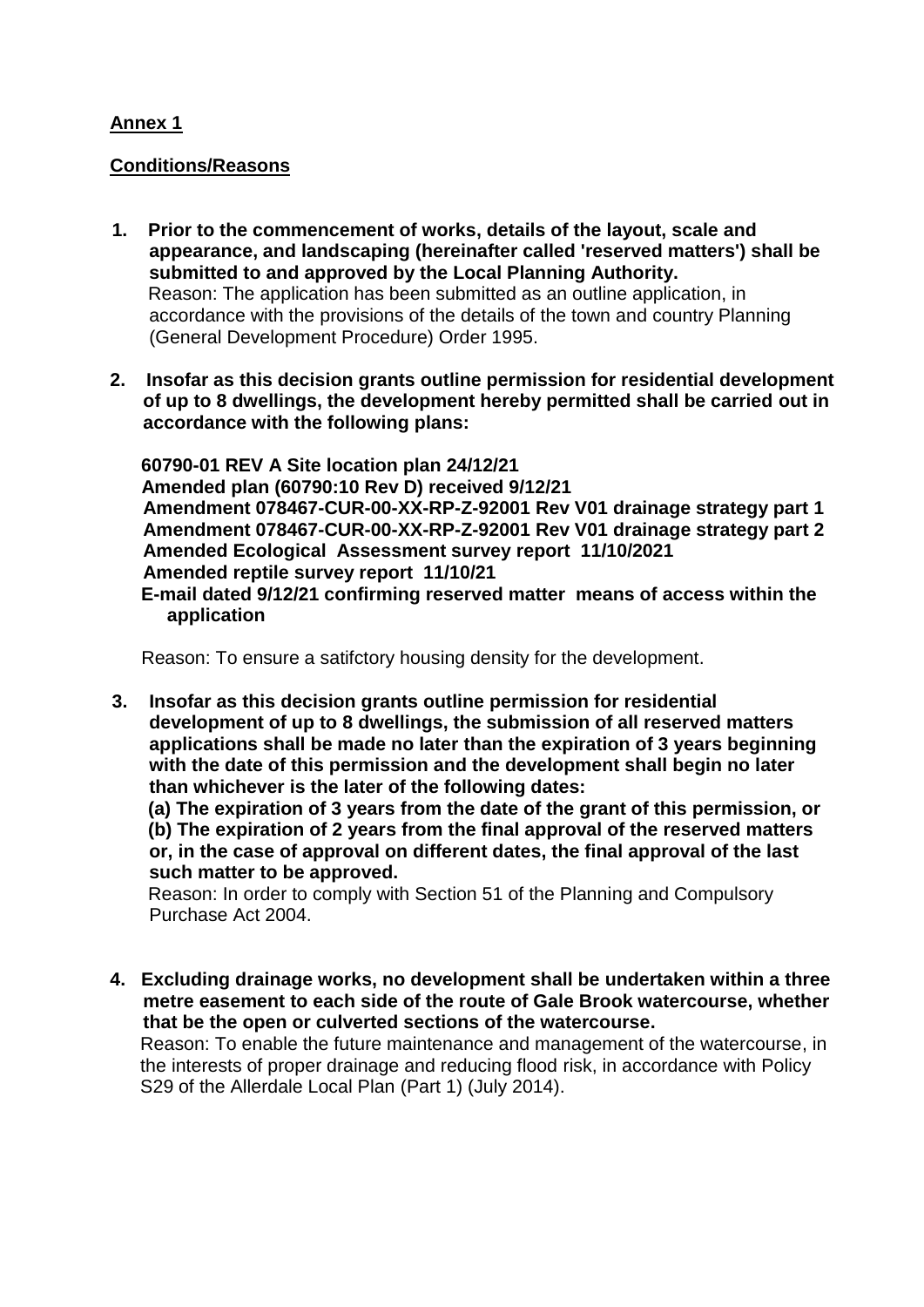#### Pre commencement

- **5. No development shall take place until a detailed surface water scheme has been submitted to and approved by the Local Planning Authority. The detailed surface water drainage scheme shall:**
- **a) Be in accordance with the broad principles set out in the drainage strategy Amendment 078467-CUR-00-XX-RP-Z-92001 Rev V01 drainage strategy part 1 & 2 Flood risk assessment Statement dated 30th April 2021 proposing surface water into Gale Brook (for the avoidance of doubt, no surface water shall discharge to the public sewerage system either directly or indirectly);**
- **b) Be in accordance with the Non –Statutory Technical Standards for sustainable Drainage systems (March 2015) or any subsequent replacement national standards; c) Set out drainage provision for both developed and undeveloped areas: d) Demonstrate that the run-off rate from the site following development shall not exceed 26.99l/s;**
- **c) Provide appropriate volume of storage up to the 1 in 100 plus climate change event, with the design and capacity of the attenuation being underpinned by updated calculations;**
- **d) How flow paths of exceedance routes from a 1 in 100 year plus climate change event so as to demonstrate they will not affect properties on or offsite.**
- **e) Include details of how drainage infrastructure shall be managed and maintained after completion.**

 **The development shall be completed, maintained and managed in accordance with the approved details.**

 Reason: To promote sustainable development, secure proper drainage and to manage the risk of flooding and pollution from surface water in compliance with Policy S29 of the Allerdale Local Plan (Part 1) (July 2014).

**6. The carriageway and footways shall be designed, constructed, drained and lit to a standard suitable for adoption and in this respect further details, including longitudinal/cross sections and a footpath link to Beech Grove, shall be submitted to the Local Planning Authority for approval before work commences on site. No work shall be commenced until a full specification has been approved. These details shall be in accordance with the standards laid down in the current Cumbria Design Guide. Any works so approved shall be constructed before the development is complete.** 

 Reason: To ensure a minimum standard of construction in the interests of highway safety.

**7. Prior to development commencing, a Construction Environmental Management Plan shall be submitted to and approved in writing by the Local Planning Authority. The statement shall include the following: a) Traffic Management Plan to include all traffic associated with the development, including on -site parking and turning for site and staff traffic; b) Procedure to monitor and mitigate noise and vibration from the construction and demolition and to monitor any properties at risk of damage from vibration, as well as taking into account noise from vehicles, deliveries. All measurements should make reference to BS7445.**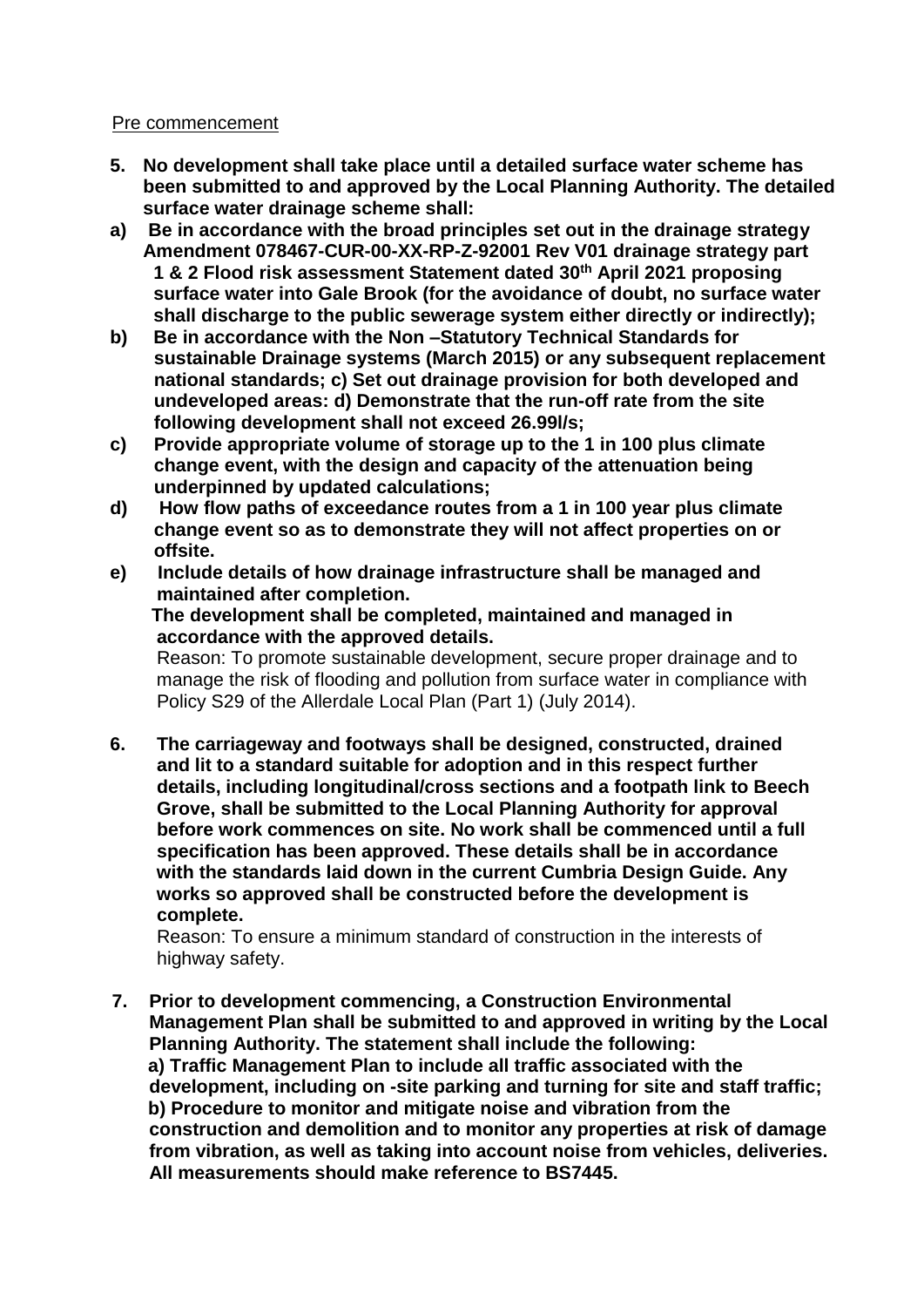**c) Mitigation measures to reduce adverse impacts on residential properties from construction compounds including visual impact, noise, and light pollution.** 

 **d) Mitigation measures to ensure that no harm is caused to wildlife species during construction.** 

 **e) A written procedure for dealing with complaints regarding the construction;** 

 **f) Measures to control the emissions of dust and dirt during construction and demolition;** 

 **g) Programme of work for Construction phase;** 

 **h) Hours of working and deliveries;** 

 **i) Details of lighting to be used on site.** 

 **j) Appropriate pollution prevention guideline measures to include biosecurity, materials and machinery storage, and mitigation for the control and management of noise, dust, surface water run-off and waste to protect Gale Brook and any surface water drains from sediment, and pollution from cement or fuel.**

 **The approved statement shall be adhered to throughout the duration of the development.**

 Reason : In the interests of amenity and safeguarding ecological interests and biodiversity in compliance with policies S32 and S35 of the Allerdale Local Plan (Part 1) (July 2014).

**8. No development approved by this permission shall commence until all necessary site investigation works within the site boundary have been carried out to establish the degree and nature of the contamination and its potential to pollute the environment or cause harm to human health. The scope of works for the site investigations should be agreed with the Local Planning Authority prior to the commencement of works.**

 Reason: To minimise any risk during or post construction works arising from any possible contamination from the development to the local environment in compliance with the National Planning Policy Framework and Policy S30 of the Allerdale Local Plan (Part 1) (July 2014).

#### During operational works

**9. Where land affected by contamination is found which poses unacceptable risks to human health, controlled waters or the wider environment under condition 8, no development shall take place until a detailed remediation scheme has been submitted to and approved in writing by the Local Planning Authority. The scheme must include an appraisal of remediation options, identification of the preferred option(s), the proposed remediation objectives and remediation criteria, and a description and programme of the works to be undertaken including the verification plan.**

 Reason: To minimise any risk during or post construction works arising from any possible contamination from the development to the local environment in compliance with the National Planning Policy Framework and Policy S30 of the Allerdale Local Plan (Part 1) (July 2014).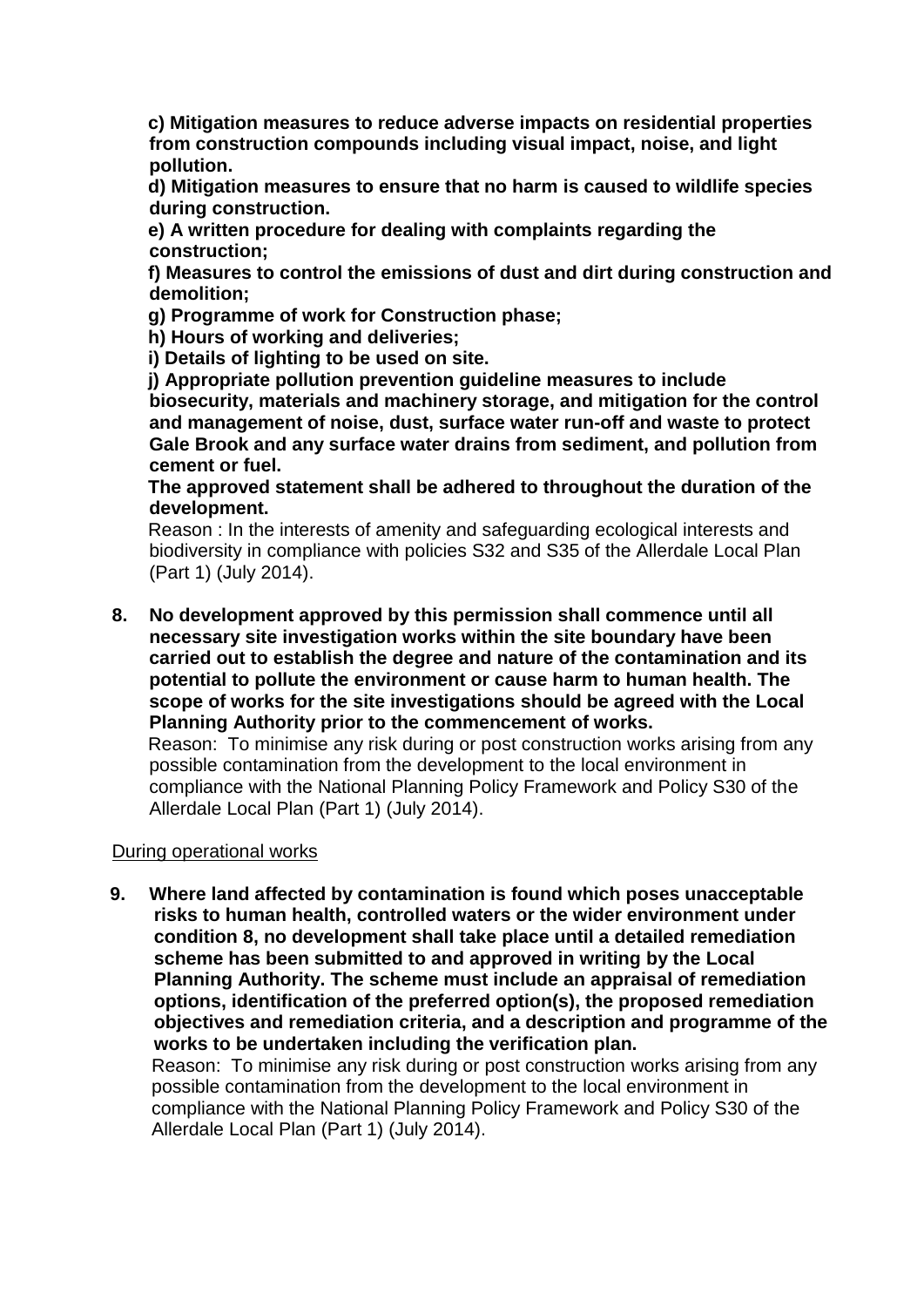- **10.Should a remediation scheme be required under condition 9, the approved strategy shall be implemented and a verification report submitted to and approved in writing by the Local Planning Authority, prior to the development (or relevant phase of development) being brought into use.** Reason: To minimise any risk during or post construction works arising from any possible contamination from the development to the local environment in compliance with the National Planning Policy Framework and Policy S30 of the Allerdale Local Plan (Part 1) (July 2014).
- **11. In the event that contamination is found at any time when carrying out the approved development that was not previously identified it must be reported immediately to the Local Planning Authority. Development on the part of the site affected must be halted and a risk assessment carried out and submitted to and approved in writing by the Local Planning Authority. Where unacceptable risks are found remediation and verification schemes shall be submitted to and approved in writing by the Local Planning Authority. These shall be implemented prior to the development (or relevant phase of development) being brought into use. All work shall be undertaken in accordance with current UK guidance, particularly CLR11.** Reason: To minimise any risk during or post construction works arising from any possible contamination from the development to the local environment in compliance with the National Planning Policy Framework and Policy S30 of the Allerdale Local Plan (Part 1) (July 2014).
- **13. Vehicular access to the development site herbey approved shall solely be via the existing access onto Beech Grove estate, Seaton.** Reason : In the interests of highway safety.
- **14. The development hereby approved shall only be undertaken in full accordance with the recommendations and mitigation measures outlined in the submitted ecological report ref Amended Ecological Assessment survey report dated 11/10/2021.**

Reason : In the interests of safeguarding local wildlife and biodiversity in compliance with Policy S35 of the Allerdale Local Plan (Part 1) (July 2014).

**15. No residential dwelling shall be constructed above ground level until full details of the layout, maintenance and management of the public open space (the corridor adjacent to Gale Brook watercourse) have been submitted to and approved in writing by the Local Planning Authority. The public open space shall be fully implemented prior to the occupation of the completione dwellinghouse on the site and retained for the lifetime of the development.** Reason: To ensure the satisfactory provision of open space in accordance with the National Planning Policy Framework and Policies S2, S4, S24, S25, S26 and DM14 and safeguard the future maintenance corridor of Gale Brooks watercourse of the Allerdale Local Plan (Part 1) (July 2014).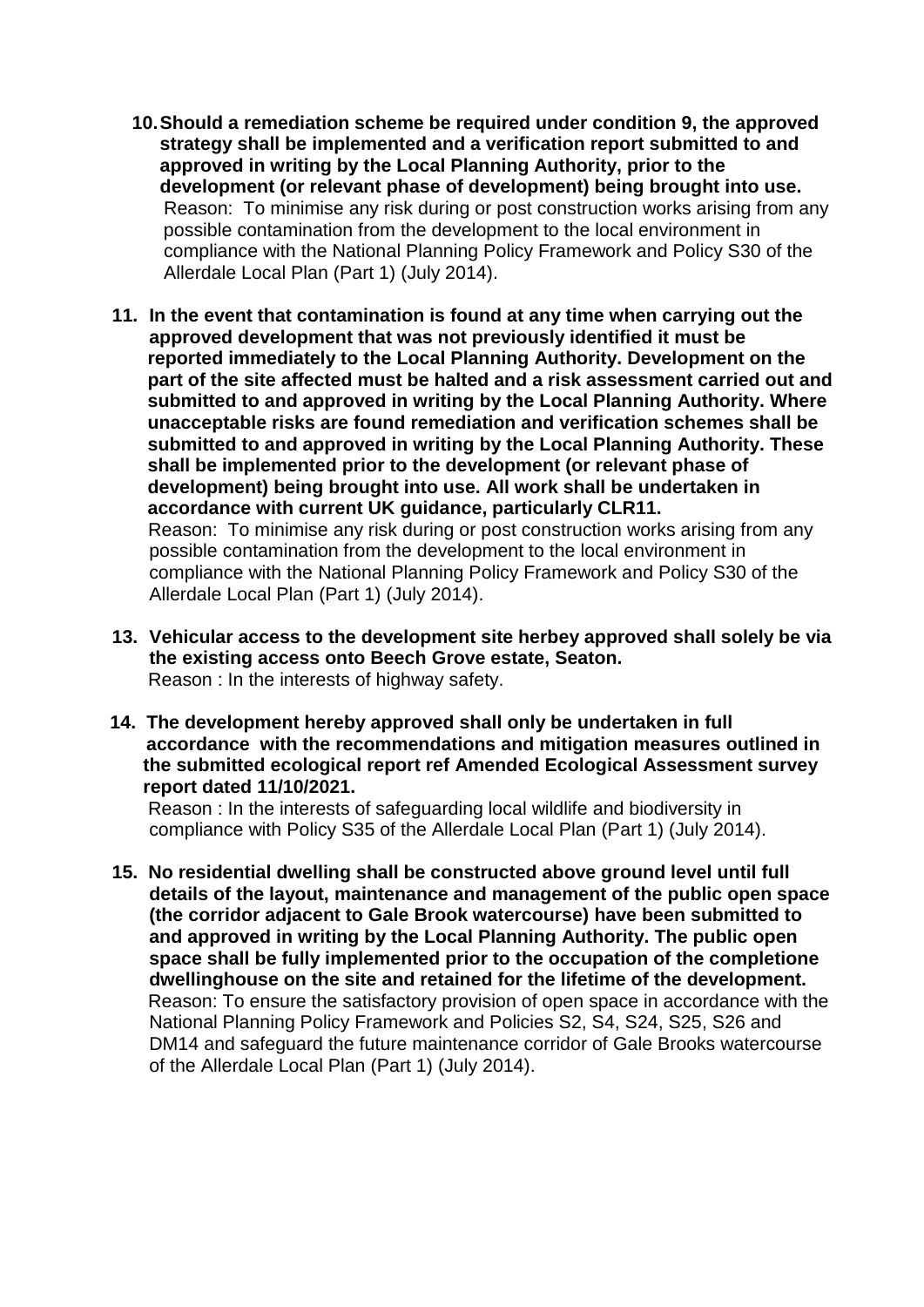#### Prior to occupation

- **16. No dwelling shall be occupied until the estate road, including footways and cycleways to serve that dwelling, have been constructed in all respects to base course level and street lighting where it is to form part of the estate road, has been provided and brought into full operational use.** Reason: In the interests of highway safety.
- **17. Prior to the first occupation of each dwelling, details for that dwelling shall be submitted to and approved in writing by the local planning authority of either:-**
- **a) Evidence that the applicant will provide onsite access to broadband infrastructure providers during the construction process to allow the providers to install the necessary broadband infrastructure; or**
- **b) Evidence, following contact with broadband infrastructure providers, that it is not practicably or viably possible to install broadband infrastructure to achieve superfast (as defined by Government standards) fibre broadband connectivity.**

Reason: To seek to secure sustainable superfast (as defined by Government standards) fibre broadband connectivity in accordance with policy SA33 of the Allerdale Local Plan Part 2 (July 2019).

**18. Any landscaping scheme submitted at the reserved matters stage shall include retention of the existing hedgerow on the western boundary of the site, together with measures for its protection during the construction of development. All planting, seeding or turfing comprised within any approved landscaping scheme shall be carried out in the first planting season following completion of the development and any trees or plants which within a period of 5 years from the completion of the development die, are removed or become seriously damaged or diseased shall be replaced in the next planting season with other similar size and species, unless otherwise agreed in writing by the Local Planning Authority.** Reason: In order to enhance the appearance of the development and minimise the impact of the development in the locality and improve biodiversity in compliance with policy S33 and S35 of the Allerdale Local Plan (Part 1) (July 2014).